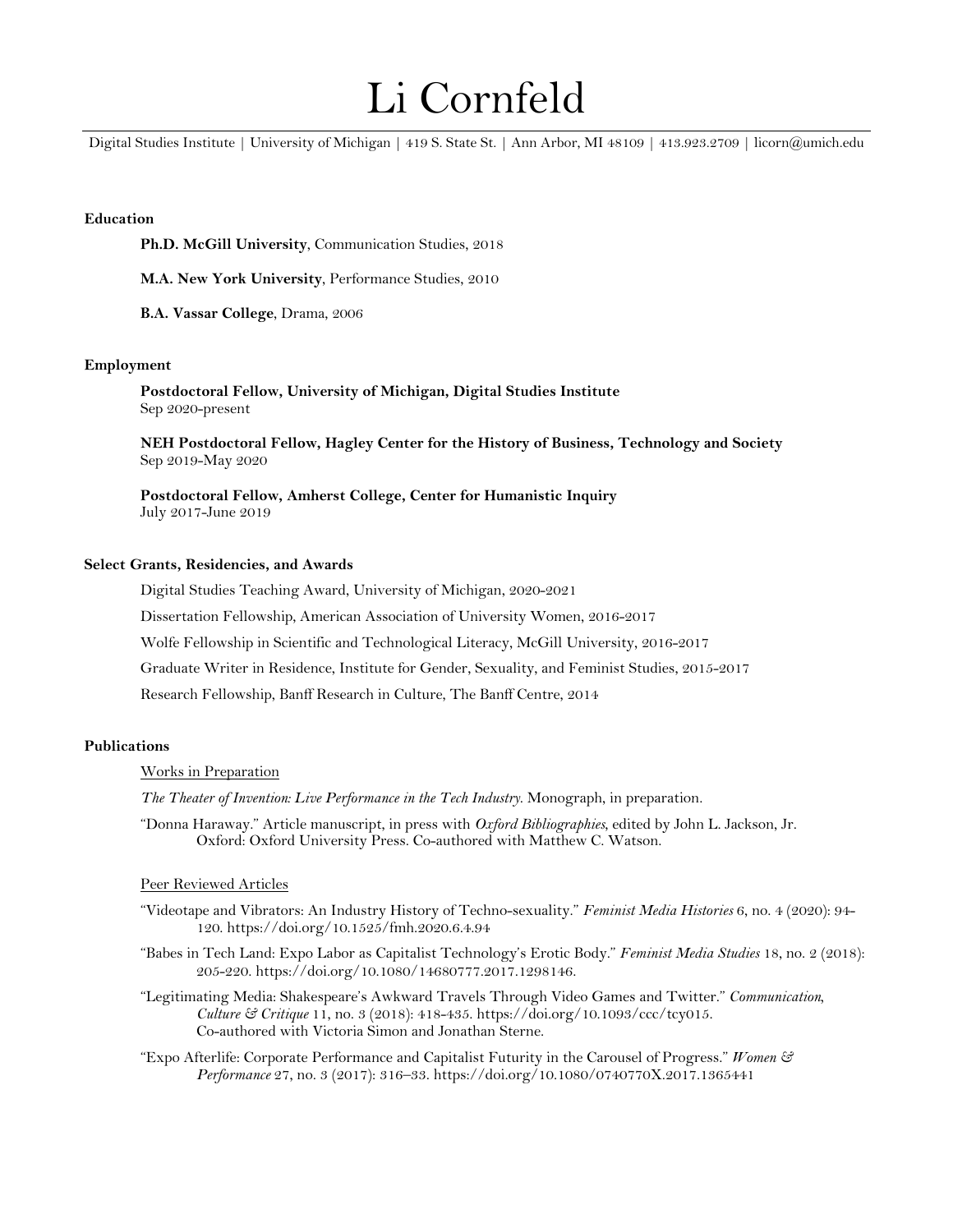## Chapters in Edited Collections

- "'Have to See It, Yet Boring': Disney's Robot Dramas Revisited." In *Performance and the Disney Theme Park Experience: The Tourist as Actor*, edited by Tom Robson and Jenny Kokai, 151-170. London: Palgrave Macmillan, 2019.
- "The Sanitation Man: Erasing Evil in Walt Disney." In *A History of Evil in Popular Culture*, edited by Sharon Packer and Jody Pennington, 125-136. Santa Barbara, CA: Praeger ABC-Clio, 2014.
- "How To Do Things With Magic Words: The Scandal of the Spell-Casting Body." In *Hermione Granger Saves the World: Essays on the Feminist Heroine of Hogwarts*, edited by Christopher Bell, 125-141. Jefferson, NC: McFarland, 2012.
- "ADHD: Empowerment in Soft Focus." In *Click: When We Knew We Were Feminists*, edited by Courtney Martin and J. Courtney Sullivan, 51-58. Berkeley, CA: Seal Press, 2010.

#### Public Scholarship

- "Fireside Chats, Tech Spectacle, and the Making of Mark Zuckerberg." *The California Review of Images and Mark Zuckerberg*. (Fall 2017) http://zuckerbergreview.com/cornfeld.html
- "Disrupt San Francisco: Tech Crunch Puts Startups Onstage." *Antenna*. (Sep 30, 2015) http://blog.commarts.wisc.edu/2015/09/30/disrupt-san-francisco-techcrunch-puts-startups-onstage
- "'They Repackaged It': Technofuturism in *Tomorrowland*." *Antenna*. (June 1, 2015) http://blog.commarts.wisc.edu/2015/06/01/they-repackaged-it-technofuturism-in-tomorrowland
- "As Seen on Shark Tank: Tech Entrepreneurship's Portable Aesthetics." *Antenna* (March 3, 2015) http://blog.commarts.wisc.edu/2015/03/03/as-seen-on-shark-tank-tech-entrepreneurships-portableaesthetics
- "Shamefaced: Reframing Dove's Real Beauty Sketches." *Flow* 18, no. 5 (Fall 2013) http://www.flowjournal.org/2013/08/shamefaced

## Theater Criticism

- Review of *The Smell of Popcorn* by José Luis Ramos Escobar, *E-misférica* 7, no. 2 (2011) http://hemi.nyu.edu/hemi/en/e-misferica-72/cornfeld
- Review of *Hula as Resistance* by Vicky Holt Takamine*, E-misférica* 6, no. 2 (2010) http://hemi.nyu.edu/hemi/en/e-misferica-62/cornfeld
- 50+ reviews of experimental theater and performance published by *Offoffonline* (Staff Writer, 2007-2011). Partial archive available at: http://offoffonline.com/?author=1473.

# **Invited Presentations**

- Rundle Summit, The University of Alberta and The University of Calgary: "Dancing Drones: Industrial Rituals of Technological Debut." Banff, February 2020. Keynote address.
- Social Media Collective, Microsoft Research: "From Headlines to Hidelines: Upworthy and the Marketing Logic of Political Discourse." Cambridge, April 2014.

### **Conferences**

## Conference Organization

- Institute Organizing Committee, "Digital IDEAS: A Summer Institute for Anti-racist Critical Digital Studies." Digital Studies Institute, University of Michigan, July 2021.
- Panel Co-organizer, "Household Technologies: Transgressing the Domestic Sphere." National Women's Studies Association, annual conference, San Francisco, November 2019.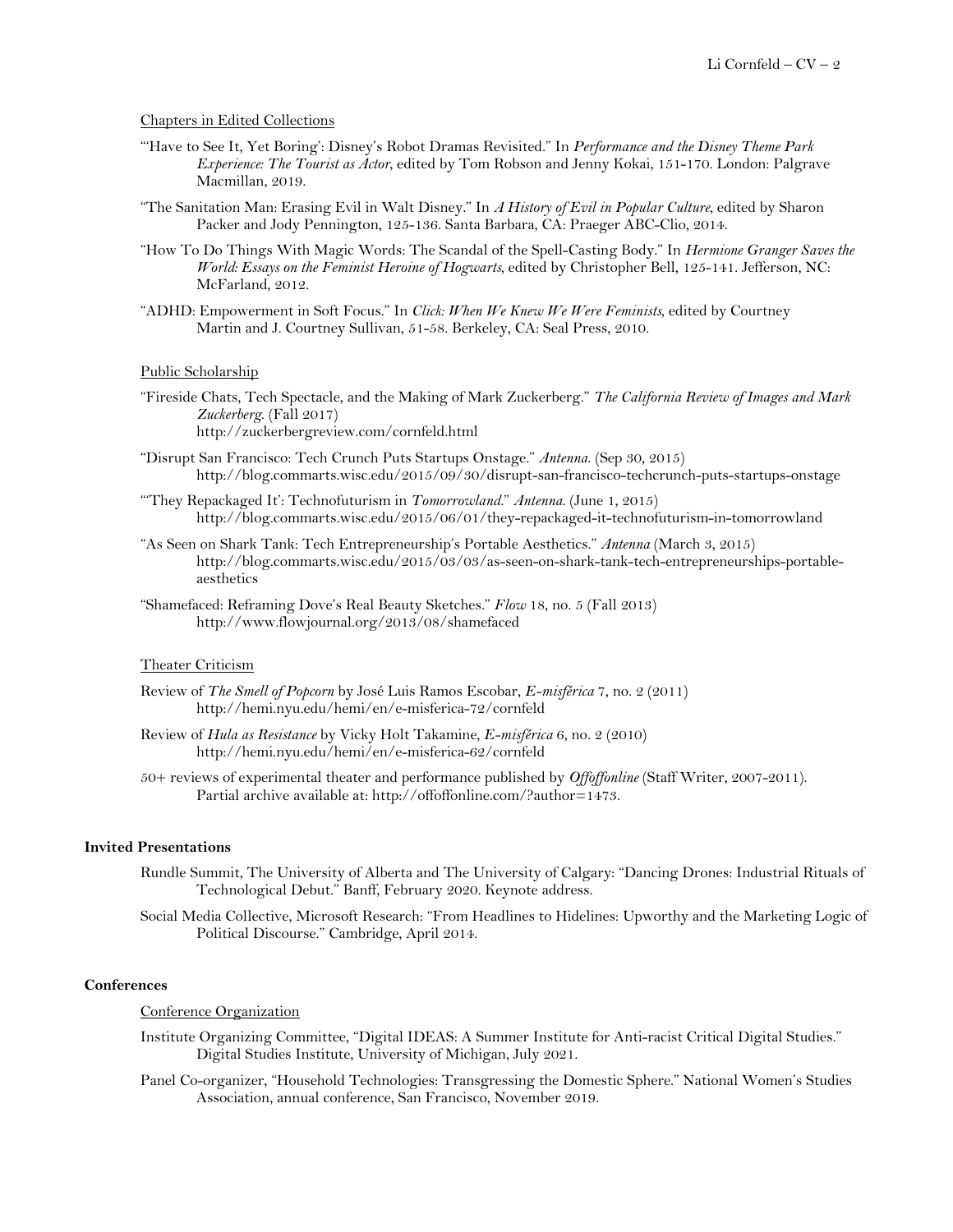- Open Panel Co-organizer, "Domestic Technologies: Place, Person, Process." Society for the Social Study of Science, annual conference, New Orleans, September 2019.
- Conference Co-organizer, "Aesthetics of Information," Center for Humanistic Inquiry, Amherst College, May 2018.
- Workshop Organizer, "Pedagogies of Public Engagement: A Workshop in Play." Signal/Noise: A FemTechNet Conference on Pedagogy and Technology, University of Michigan, April 2016.
- Conference Organizing Committee, "The Tangible." Department of Art History and Communication Studies Graduate Conference, McGill University, April 2013.

### Conference Responses

- Workshop Moderator, "Lessons Learned from Pandemic Teaching," Digital Studies Institute, University of Michigan, November 2020.
- Panel Chair, "Commercial Environments off the Page," at conference on "Commercial Pictures and the Arts and Technics of Visual Persuasion," Hagley Library, November 2019.
- Concluding Remarks, "Aesthetics of Information," Center for Humanistic Inquiry, Amherst College, May 2018.
- Panel Respondent, "Haptic Visions: Flesh, Feelings, and Fantasy in Film and Advertisements." Feminist Research Colloquium, Institute for Gender, Sexuality, and Feminist Studies, McGill University, April 2016.
- Conference Respondent, "Affective Encounters: Tools of Interruption for Activist Media Practices." Institute for Gender, Sexuality and Feminist Studies, McGill University, July 2015.

#### Conference Presentations

- Society for Cinema and Media Studies: "'The Global Stage for Innovation': Tech Conventions as Spectacles of Industrial Convergence." Annual conference, online, March 2021.
- National Women's Studies Association: "'The Irresistible Invasion': Digital Domestication in the Pages of *Time*." Annual conference, San Francisco, November 2019.
- Association for Theater in Higher Education: "The Theater of Invention: From Demonstration to Transformation." Annual conference, Orlando, August 2019.
- Society for Cinema and Media Studies: "Pitch Contests: Promotional Cultures of Medial Emergence." Annual conference, Seattle, March 2019.
- Association of Internet Researchers: "What Happens in Vegas: Tradeshows and the Making of the Internet." Annual conference*,* Montreal, October 2018.
- International Communication Association: "Riot Practices: Immaterial Labor and the Prison Industrial Complex." Annual conference, Prague, May 2018.
- National Women's Studies Association: "'Affective Politics/Social Media." Annual conference, Montreal, November 2016.
- Performance Studies Focus Group, Association for Theatre in Higher Education: "It Works Like Magic: Theatrical Production and the Product Launch." Preconference, Chicago, August 2016.
- Performance Studies Focus Group, Association for Theatre in Higher Education: "'An Echo From the Past': Technologies of Memory in the Carousel of Progress." Preconference, Montreal, August 2015.
- International Association for Media and Communication Research: "Expo Labor as Media Production: A Production Studies Approach to Media Labor Research." Annual conference, Montreal, July 2015.
- Studio XX and the Institute for Gender, Sexuality, and Feminist Studies: "A Great Big Beautiful Tomorrow: Walt Disney and the Failed Promise of Industrial Futurity." *Feminist Technics, Queer Machines: Inventing Better Futures,* Montreal, November 2014.
- Department of Performance Studies, New York University: "Marxist Fembots in Walt Disney's Carousel of Progress." Living Labor: Marxism and Performance Studies, New York, April 2014.
- Society for Cinema and Media Studies: "Performances of Labor Between Cinema and Macy's Santaland." Annual conference, Seattle, March 2014.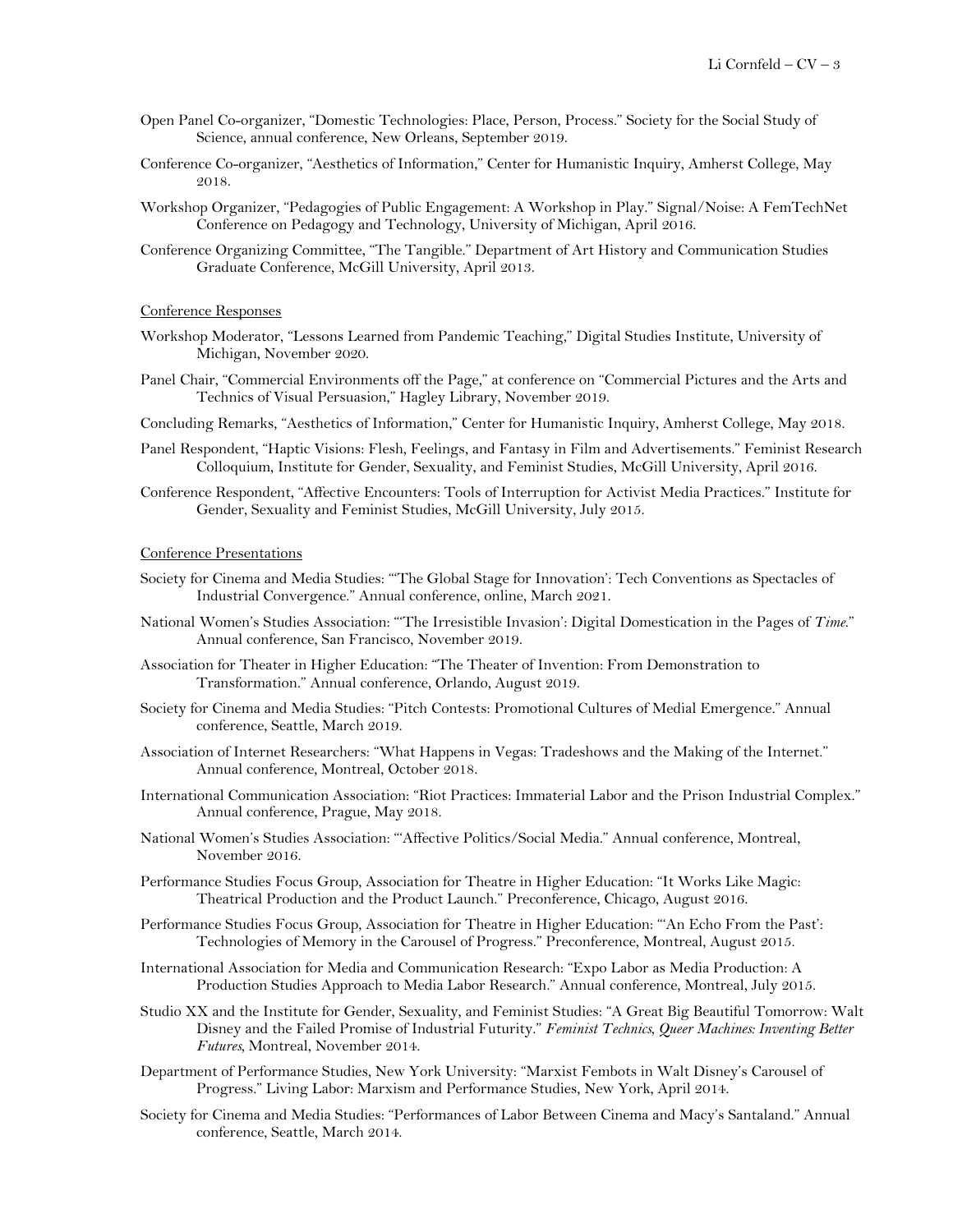- Performance Studies international: "We Are Santa's Elves: The Labor of Fantasy and the Fantasy of Labor." Annual conference, Stanford, June 2013.
- Studio XX and the Institute for Gender, Sexuality, and Feminist Studies: "Straying from the Path: Risk, Consumption and Little Red Riding Hood." Whose Business is Risk?, Montreal, November 2012.
- Performance Studies international: "Moving Image: Militant Mourning from AIDS to SIDS." Annual conference, Utrecht, May 2011.
- The Brooklyn Museum: "Shooting Heroines: On Dina Goldstein's Fallen Princesses." From Portraits to Pinups: Women in Art and Popular Culture, Brooklyn, May 2011.

#### Campus Presentations

Digital Studies Institute, University of Michigan: "The Digital Tech Expo." Online lecture series, April 2021.

- Digital Studies Institute, University of Michigan: "Fellowships & Grants: A Workshop for Digital Studies Graduate Students." Online lecture series, October 2020.
- Center for the History of Business, Technology, and Society, Hagley Library: "An Industry History of Technosexuality." Brown Bag Series, Wilmington, February 2020.
- Center for Humanistic Inquiry, Amherst College: "The Theater of Invention: Live Performance in the Tech Industry." Salon, Amherst, February 2019.
- Center for Humanistic Inquiry, Amherst College: "Fireside Chats: A Tech Industry Iteration of a Political Tradition." Salon, Amherst, Oct 2017.
- Institute for Gender, Sexuality and Feminist Studies, McGill University: "Sexual Spectacle: The Erotics of Technology's Demystification." Queer Research Colloquium, Montreal, April 2016.
- Department of Art History and Communication Studies, McGill University: "Magicians of Silicon Valley: Live Performances of Media Technologies." Magic: Between Embodiment & Ontology, Montreal, February 2016.

# **Pedagogy**

University Courses Taught

University of Michigan, DIGITAL 357: Digital Intimacies. Winter 2022. (Upcoming)

University of Michigan, DIGITAL 258: Media and Liveness. Winter 2021.

Amherst College, SWAG 344: Gender and Technology. Fall 2018.

Stony Brook University, ARH/ THR 334: Avant-garde Art and Performance I. Spring 2012.

Teaching Assistantships (McGill University)

ARTH/ COMS 354: Media Studies of Crime. Winter 2015.

COMS 230: Communication and Democracy. Fall 2014.

COMS 310: Media and Feminist Studies. Winter 2014.

COMS 210: Intro to Communication Studies. Fall 2013.

COMS 310: Media and Feminist Studies. Winter 2012.

## Guest Lectures

American University, COMM 100: Understanding Media, Winter 2021.

Amherst College, MUSI 441: Selling Music, Fall 2020.

Amherst College, THDA 114: Contemporary Performance, Spring 2019.

Amherst College, ANTH 201: Living with Animals, Amherst College, Spring 2018.